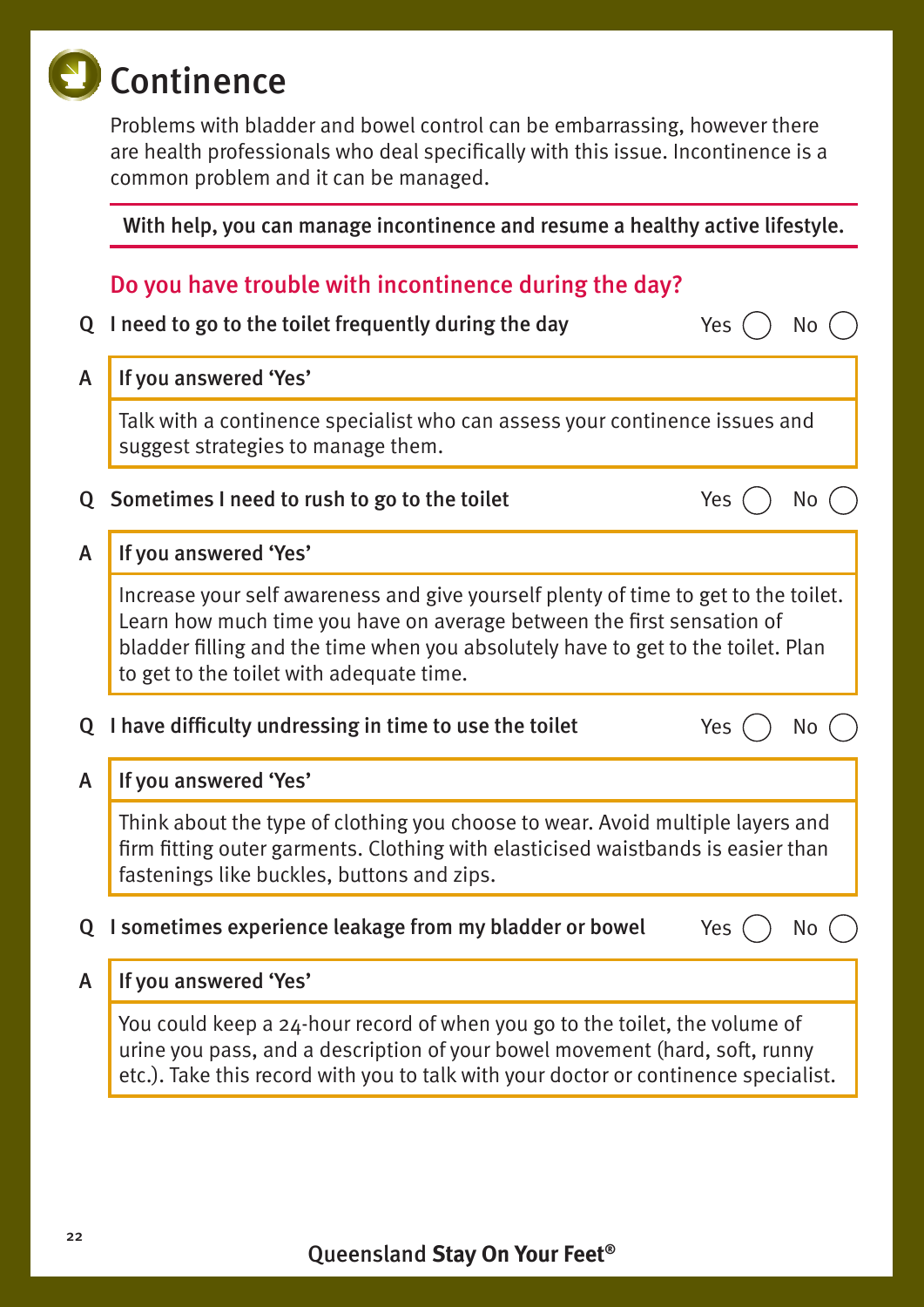#### Q I tend to stay at home more because I worry about bladder or bowel leakage

#### A If you answered 'Yes'

fully, or if the urine stream is poor. Also:

- **>** think about the drinks you have after your evening meal
- **>** discuss fluid intake with a continence specialist
- **>** discuss the type and timing of medication with your pharmacist or doctor
- **>** review your night lighting.

# Tips to help with incontinence

- **>** Talk about any incontinence issues with your doctor or other health professional.
- **>** Consider a continence assessment by a continence advisor or continence physiotherapist.



Yes ( ) No